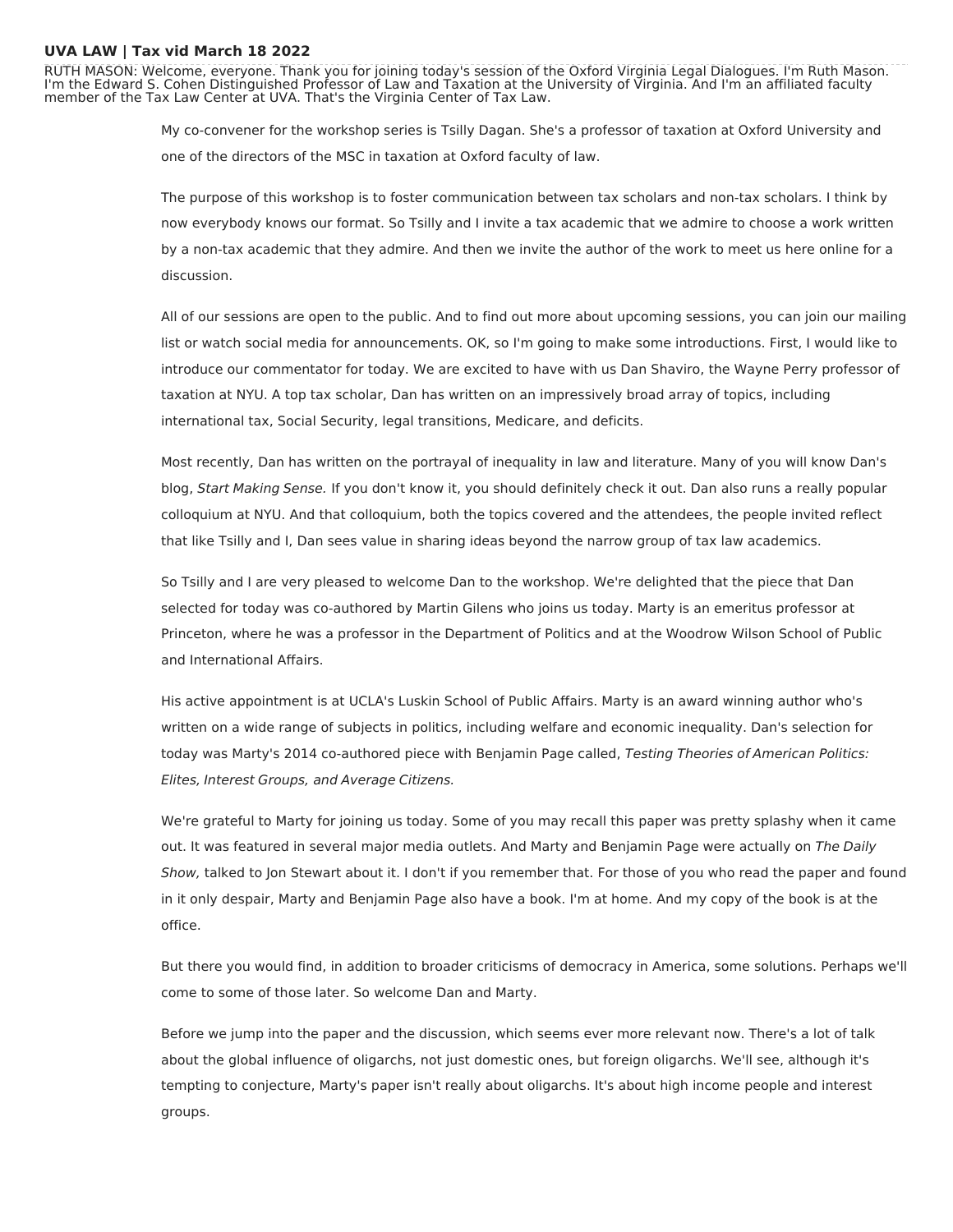But before we get to that, I just want to talk about the format. So Dan will comment. Marty will respond. Then Tsilly and I will make some remarks, which Dan, or Marty, or both may respond to. And then we'll open up the queue. So if you want to get into the queue, please use the Raise Hand function in your browser. You click Participants and then Raise Hand. Please note that the session is recorded. But we will only post the first part, the discussion between the four of us, on the website. And you'll be able to check that out after the session.

We ask that in the chat you post your name and institutional affiliation. So that we can who's here. And we can give that information to Dan and Marty afterwards if they have anything they want to follow up on. So without further ado, let me hand things over to Dan.

**DANIEL SHAVIRO:** Well, great. Thanks. And I'm happy to be doing this paper. And I'm going to share my screen now. And I'll start the show. OK, so the comments on the paper, everyone can see this, right? So I've been invited to this Oxford Virginia legal dialogue. It's called Tax Meets Non-Tax. And we're told to select non-tax but legal work that is relevant to studying taxation.

> I'm not sure I followed that directive. Because Gilens page isn't really a law article. Personally though, I find myself less interested in tax and other law than in law and, including tax law and. That's why this appealed to me to discuss, this reflects kind of my view, that law is less a discipline, like a particular social science or humanities subject, than a subject area.

So tax law and is a very important thing for tax lawyers to have in mind, given that law isn't really a discipline itself. And the most obviously relevant social science or humanities topics are I would say are economics, philosophy, and political science. Economics, clearly empirical works is vital to what particular rules do.

There's also normative, for example, welfare economics is a very important intellectual approach to think about in evaluating tax policy. Philosophy, well obviously, if you're talking about distribution, distributive justice, you need a philosophical framework. There's an additional element, international. The cosmopolitan versus national thing. Should the US run its international tax rules as if only the US matters, as if everyone matters equally, something in between. So that's pretty important.

And political science is probably used in practice the least, and it doesn't have to be used in every single piece, obviously, but can matter a lot descriptively, predictably, and normatively. So how do you explain current law and policy? Why do we have what we have?

What changes that we might make might would be feasible, what would be stable? How might political institutions affect tax institutions or vise versa? These are, obviously, all questions that you may want to look at and you may need political science for that. So just an example from my past writing using political science, I wrote an article in 1990 about the Tax Reform Act of 1986. That reflected my experience working as a staffer, there, but hopefully went beyond that.

And that was kind of negatively inspired by a piece that Doernberg and McChesney had written in '87 about the Tax Act and it used McChesney's rent extraction theory, which the Galan's Page Paper calls ingenious. And I would agree, it is ingenious. Although rent extraction is basically when politicians get concessions from an interest group, forced the interest group to bribe them. And that's a scenario where actually being in an interest group can be disadvantageous, because you can't really extort the general public, they're not organized enough. But in an interest group, we can do it.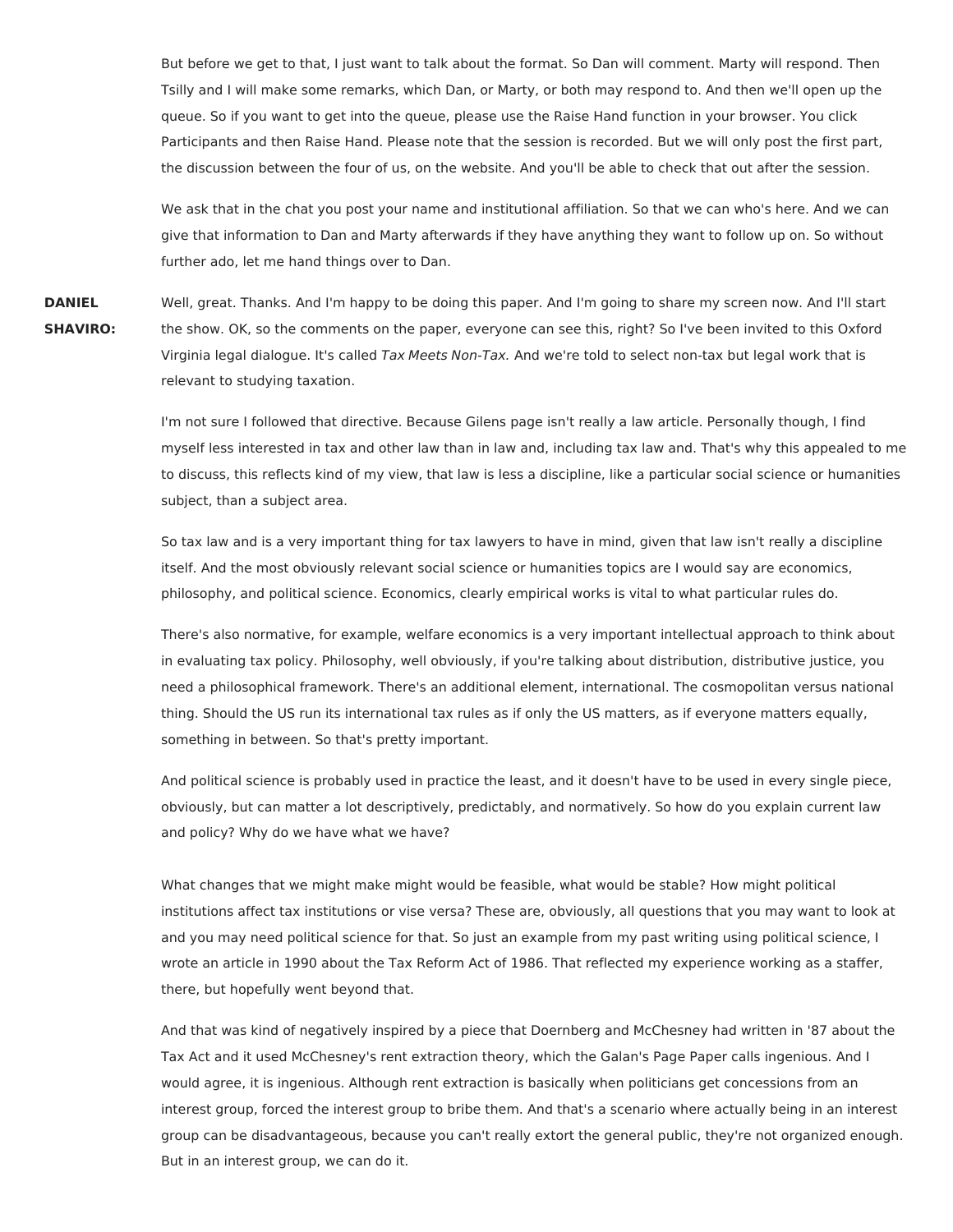I agree that rent extraction is an important insight, I called the Doernberg & McChesney paper tautological, yet false. I also found it overly prone to self-congratulatory cheap cynicism. Like ha ha, everyone says the Tax Reform Act of '86 was so high-minded but we're going to show you that it was really cynical and terrible and so forth.

I didn't object to the cynicism, but to the fact that it was cheap and ignorant cynicism, I felt. The problem, the reason I said tautological get false is that basically, once you have McChesney's is rent extraction theory and again, I agree that it has some validity, plus you have Mancur Olson. You basically are in a scenario where anything that either helps or hurts an interest group proves that this combined theory is true. All events that have any effect on interest groups prove that rent direction plus interest group policy is true because anything that happens can be fit within a theory. Obviously, it's not genuinely tautological. It requires, potentially, misinterpretation of what's going on.

For the [? A6 ?] act I thought that rent extraction was mostly the wrong model. The idea was that, oh, they're just taking away tax benefits because they can sell them back to the interest groups again. That would have required more farsightedness than the '86 Act politicians really had. They live in the moment, as politicians usually do. The real reason for the '86 act, I thought the predominant reason was what Henry Aaron, not the baseball player but the great Brookings economist called the dead cat problem, which is that no one wanted this dead cat left on their own doorstep.

The problem being that, although, no one in the general public really likes tax reform, if you are the one who killed it you both showed, you meaning someone like Reagan or Baker or Roszkowski or packwood, these being the various leaders in the process, even though the public didn't really like tax reform, if you killed it then the narrative was you're not an effective leader and, what's more, you must have sold out to the interest groups. It's a funny thing that the public doesn't really like the bill, but if someone kills it, they will ascribe spurious motives for doing it.

Anyway, I sort of thought what was more valid understanding this was so I looked at political science literature about position taking and credit claiming and blame avoidance. And I suggested that those types of things really affected the leaders more than this sort of McChesney conspiracy to make interest groups buy the preferences all over again. So in a way, my view is more cynical than theirs, though, I hope less cheaply cynical in the sense that it really showed a process not being driven at all really by ideas or about really caring about substance but about leaders trying to show they're important and powerful. And to get good rather than bad publicity.

One thing that I guess I had in there that I wasn't thinking about in those terms at the time, was the independent role of elites. That if elites want something, they might get it. Often the policy that comes out may reflect what the elite happens to want. Members of the elite, people in positions, rather than having anything to do with public policy or public preferences. And I think that's something that, more recently, I seen a lot of.

Anyway, so that's just an example of how I've used political science in my past work. So the paper we're talking about today is a 2014 paper. And I have a quote from a Vox article that went viral as proof that America is an oligarchy, and that's the press's terms not Marty's. It was met by rebuttal papers. Gilens and Page then responded to these rebuttal papers. And then as Ruth noted, they put out a book in 2017 that they then reissued with a new preface in 2020. Democracy in America? What Has Gone Wrong and What We Can Do About It.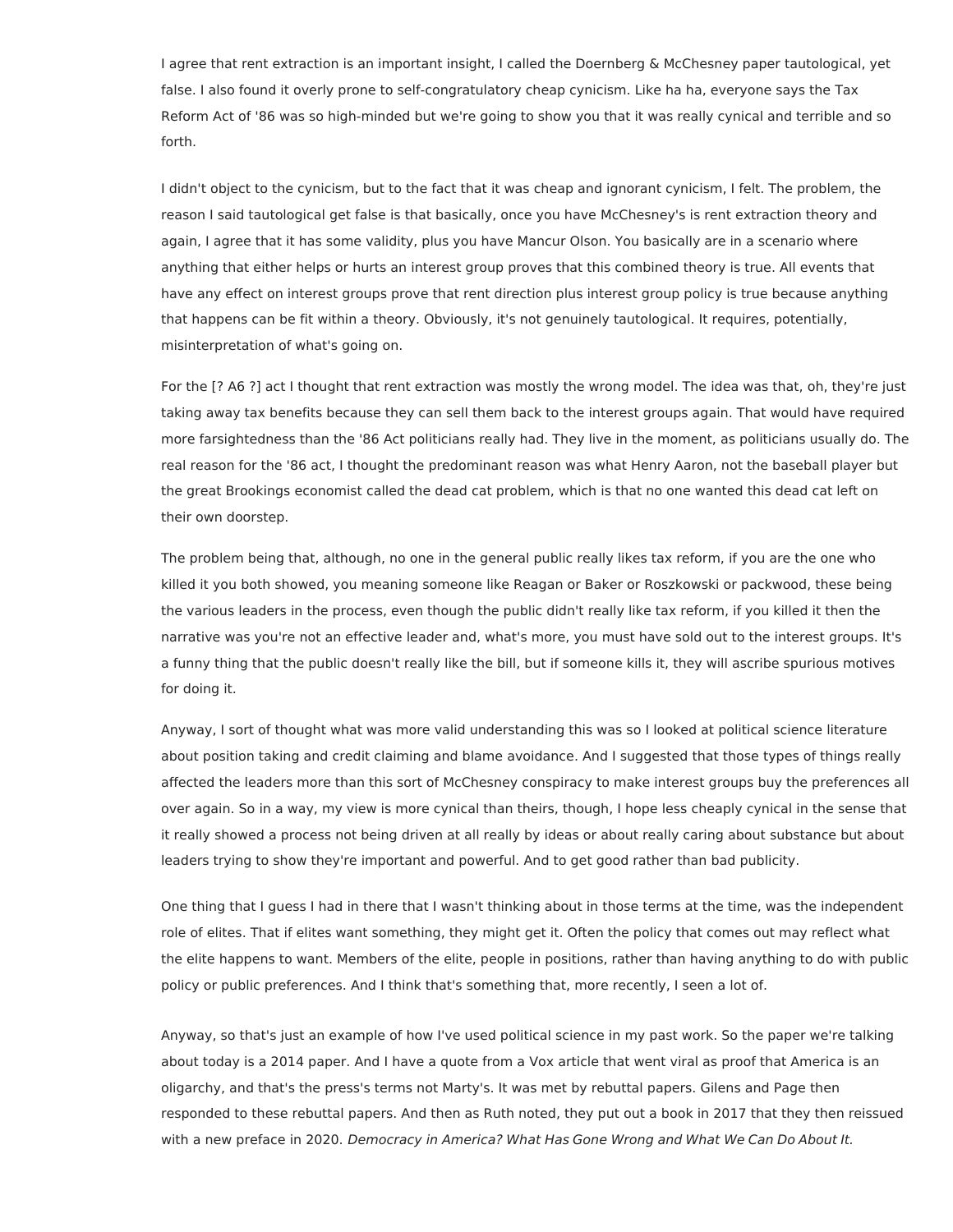But I'm not going to focus on any of that today, just to put that in context, that there's a lot more that's gone on since. But I chose this article both because it's short an article and because it's something that I thought was helpful. So what's the main issue in the paper? The author's style is an empirical inquiry regarding four main theories of American politics of how legislation gets made.

The first one is majoritarian electoral democracy. What's good for the people or the majority of the people or something like that? That's often aspirational, when people argue for good policy, they'll often argue in these terms. It's sometimes casually assumed to be so. Well, yes obviously, if something is good for the people or good for most people then, of course, it will pass, won't it? But they're also, for example, public choice types uses of it. The median voter theorem, the median voter's preferences control. The famous Tony Downs, where you have left to right the shops based on [INAUDIBLE] where whoever is closest to the most consumers that will show the median voter works.

Arrow cycling is sometimes based on having this sort of notion. But the problem being multi issue space. And so that then gets more complicated and you have no clear answer and so arrow cycling explains what happens. Then the second theory economic elite domination, I think the paper mentions these things. The famous work by Charles Beard, a century ago explaining the Constitution this way is what the elites wanted to impose. C Wright Mills. In the 50's wrote of the power elite.

Modern focus on plutocracy, that many of us have been very concerned about for the last 10 or 20 years, obviously, it's kind of a restoration of this or a new example of it. The third theory that the paper is looking at is majoritarian pluralism. Before Mancur Olson, and the interest and theory of interest groups, this notion that everyone-- Washington works the organized interests-- but everyone's interest is represented. If you're Pro X or anti X, of course, it's either there's an actual interest group or a potential group. There's no interest groups supporting your side, not to worry. It's a constraint on policy because if you guys were hurt and the interest group would form.

So it's sort of an optimistic account of how it works, not through each person high mindedly deciding what's good policy, but each person having interests he or she wants to protect. That it all adds up to the same in some ways as majoritarian Democracy. And finally bias pluralism, ruled by narrow groups with concentrated interests. And I think these are mentioned in the paper. Classic examples that I enjoyed reading greatly back in the day when I was writing about the act of '86. The great political scientist, Elmer Schattschneider, who in '35, wrote a very famous study of the Smoot-Hawley tariff and interest group domination. In 1960, he wrote rebutting some of the sort of majoritarian pluralist.

There's a famous quote about how the chorus sings with an upper class bias, saying that some people's views and interests are represented more than others. So what's the main takeaway from the article? Well, majoritarian electoral democracy had fared surprisingly well in the prior literature. Despite, its positing what I'd call irrational rational choice. And what I mean by that is, it's kind of an extension of the voting paradox.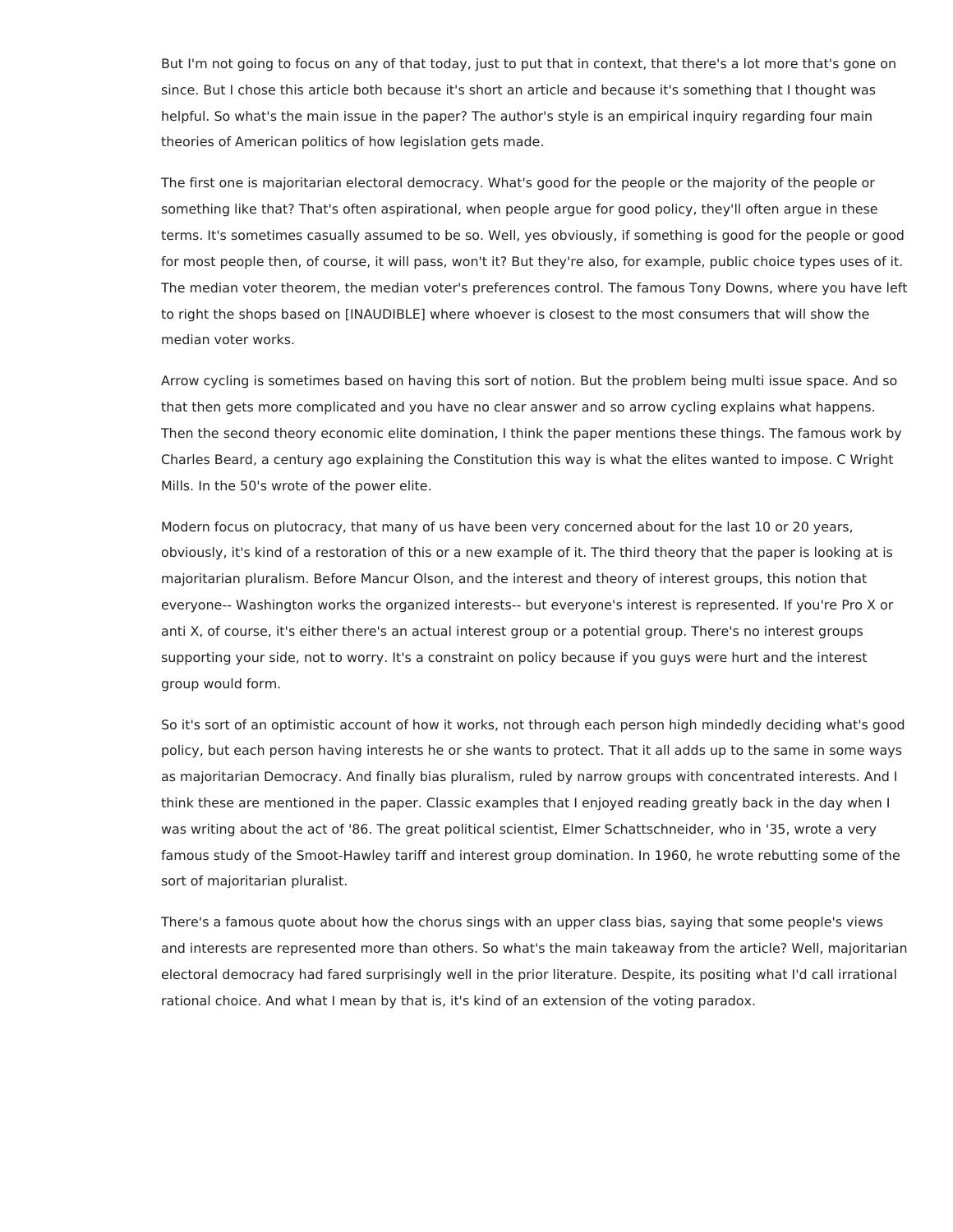Why should I vote when it will cost me half an hour of time and I'll have basically zero effect on the outcome? The answer is, clearly, I won't vote if I'm just doing it as a calculation of the money value of time to me and the chance to affect the outcome. But the same thing even holds for figuring out what's in my interest. If I'm buying a car, I'm the one who decides whether I'm going to buy the car so I'll probably try to figure out what a good car would be. But it was a question of public policy, I'm not going to affect the outcome anyway, so why should I even bother to learn what's in my interest?

So I think of majoritarian electoral democracy when it's framed in rational choice terms, it's on its face absurd, because it assumes that people would invest resources that rationality defined in a narrow way, would tell them not to bother with. The theory nonetheless, fared surprisingly well because there is evidence that policy was often consistent with majoritarian preferences and that there are directional correlations in political climate change.

So it becomes more liberal, the policy moves a little bit to the left, it becomes more conservative, policy moves a little bit to the right. But instead Gilens and Page find that economic lead domination and bias pluralism are the big takeaways. The majority almost loses to the economic elites and business interest groups. And those guys, the paper warns, may not be good stewards for the public's interest. Although the paper regards that as a question beyond its particular empirical inquiry. And they conclude that the average voter has minuscule influence and ask how much of a democracy are we really, this is in 2014, which is kind of a halcyon golden age, compared to where we are today.

Empirical method the paper. Clinically, it's mainly based on public general public survey data, but favoring and opposing policy changes from 1981 to 2002. Then of course, they have the benefit of hindsight to of particular policy changes happened or not. Try to infer opinions that the 10th, 50th and 90th income percentile, see what views people had on real policy changes are being discussed. They're asked about and track subsequent outcomes. They pick the 90th percentile as a proxy for elites, economic elites, they recognize that it might be too low. I think if the data permitted them, they would have been happy to look to 99th or 99.9th percentile., but that wasn't going to be a possibility using their data.

For interest groups, they're interested in net interest group alignments. They're often interest groups on both sides but they're more on one side than another. They're also interested in the dominant business and economic interest groups. And they distinguish these from mass-based interest groups and try to look at the influence of two groups separately. Just very quickly, the paper's main findings. Here, you see on the top one, average citizen's preferences. What's going on as you go left to right in the line is policies are getting enacted or not, depending on whether people support them. Pretty much a flat line for the average citizen, economic elites do pretty well.

That interest group support does pretty well. Just one more on the paper. Again, people can ask Marty really if they want to more. What's shown here is the likelihood of something being adopted, being correlated with the preferences. You can see that average citizens liking something has pretty low effect and whether it happens. Economic elites, pretty high. Business interest groups do better than mass based interest groups. Although the paper points out that .43 is almost double 0.24. It almost looks closer than you'd like, if you think the business groups are much more powerful.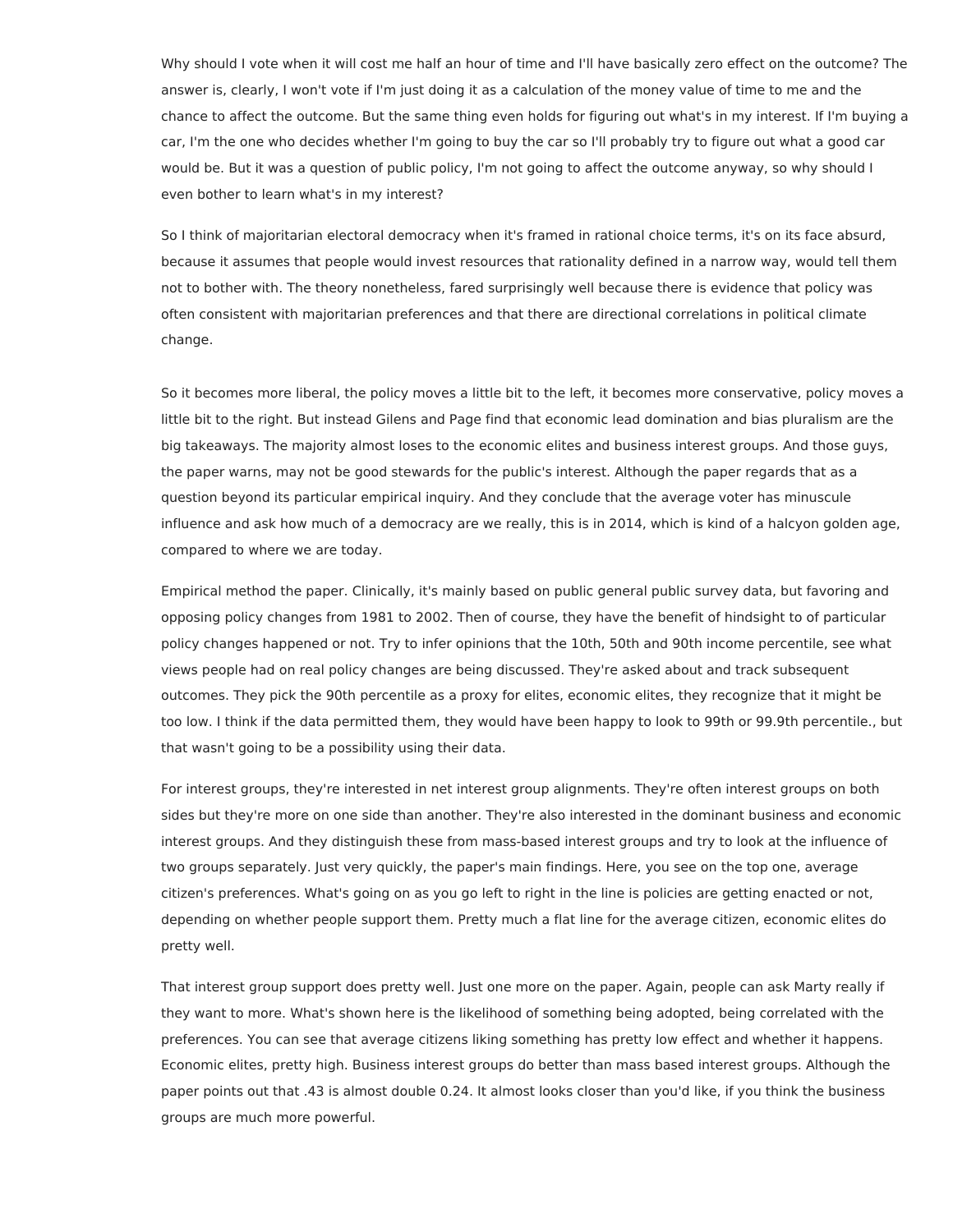But they have footnote where they mention that in a set of cases where the two groups were massed on opposite sides, the business interest groups did a lot better. And there's more of a gap. Anyway, so some initial comments. It's hard to critique the findings here for two reasons. The first is the paper itself doesn't say much about key empirical design and validity questions. That is not a criticism of the authors or the paper. They have duly disclosed what they did. But it's in appendices and such, that just lowers the efficacy of discussing it here, today. Although, the entire audience could have looked through all those things.

So I'm not going to try to review that in depth. Second thing is I'm handicapped as a critic by the fact that I believe that the findings of the paper are obviously true. Namely, that economic elites and business interest groups have control. That's certainly what I believe. If they had reached the opposite conclusion, hopefully, I would have been open minded enough to look at the paper anyway, but I certainly would have had to challenge it a lot more. It's hard for me to say what I agree that this process of challenging should go on and has, but it's hard for me because I feel it's obviously right.

A few quick comments. One is I agree with the authors that the 90th percentile is too low for really talking about the economic elites. It's just forcing them by the fact that that's the best they could do with the data and it could well produce an underestimate of lead influence. There's also an issue of powerful elites that aren't just defined economically, which they acknowledge as well, which might be controlling things that their study would never really be able to tease that out.

They also mention a well known point among lawyers, that blocking change is far easier than implementing it in the US political system. Just to mention, again, this is not a contradiction in the paper, it's just a point that's worth keeping in mind. The fact that it's hard to enact change doesn't mean that we get the status quo. It also means that changes that happen automatically happen. I think a good trivial, but good example is from the income taxes. Income tax brackets, if they weren't adjusted for inflation, if we still had high inflation, then the status quo would be that the brackets would actually be changing in real terms. So likewise, anything in our system that changes automatically doesn't require legislation to change is favored.

So it's not the status quo, as such, but things that can happen by themselves. I also agree with the authors about the importance of the omitted so-called third face of power. The ability of elites to shape the public preferences. They wrote this before we had a man who got 74 million votes for re-election from people who he is, more or less, trying to kill. So the fact that you have, in some way in which people are motivated to have beliefs that are not in their self-interest in any recognizable way, certainly economic or life expectancy way. Again, we obviously live in a world where that type of thing is very important. Probably more important than it was in 2014.

An issue for more thought here, and this is not, again, not a criticism of the paper. But something that I was thought about in the paper. Obviously, I was not in the least bit surprised to read in the paper that business industry groups generally have the most sway. If you had asked me before the study, who's going to do better, the Chamber of Commerce or Common Cause, which is kind of a mass public interest group, I would have said, well obviously the Chamber of Commerce. An interest group is going to do better. But there are a few all powerful groups outside the business realm, such as the NRA.

[NO AUDIO]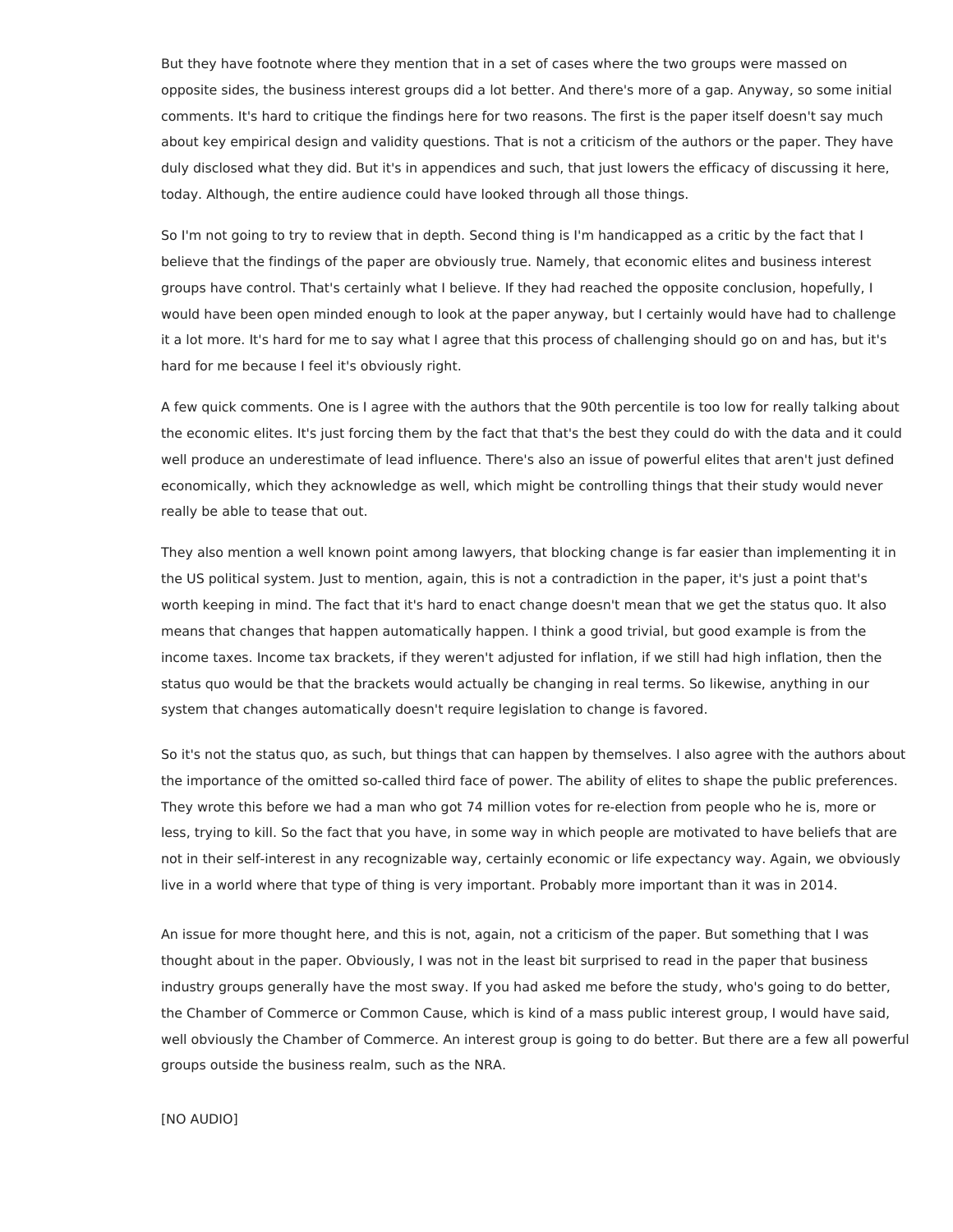**DANIEL SHAVIRO:** I think that there's a big, obviously, defeat a few centrists. And obviously, the NRA is more powerful than the 95% of the public that disagrees with them. And so, anyway, we hope that, it's just interesting how should we think about concentrated versus diffuse non-economic interests. That was just an important factor. By the way, I'm just saying, I just got a note on my screen seeing my internet connection is unstable, I hope nothing bad happens. OK, next comment. As I think the authors agree, we live today in a very different era than '81 to 2002. Such that if the paper had come up with very, very optimistic and happy findings one would be inclied to say, yeah, but do those still hold?

A lot has happened since that period. There's been a substantial rise of high end inequality, although the economists who study disagree about how much. And changes in campaign finance and the information environment with the social media plus Fox News. In the overt centrality of both racism and anti-racism, which were more submerged issues in the US back then. Racism is an issue. And the pro and anti-racist in both groups are there are responding to a type of preference that could be very important in affecting things.

Of course, we've also had one party's abandonment of democracy and reality base governance, which I do not think would be a fair critique of the Republican Party in that period, '81 to 2002. But it is now, obviously. Not to say that any of this weakens the paper's pessimism. If I were going to guess what Marty would say, I'd say, hey yeah, it's worse than it is today but I already found this stuff back then. Agreed. But I'm just saying that period is not very representative.

More on now versus then. I think it's important to examine what elites want and why. This would be a different methodology. An example, a colleague of mine at NYU, David Garland did some work. Why did the US diverge from Western Europe and things like the death penalty since the 1960's? The answer seems to be that the elites took different stances. The elites in EU countries decided to get rid of the death penalty.

The US had a battle between elites. One elite wanted to get rid of the death penalty. The other one wanted to keep it and also campaign on it and so forth. So it was really this book argued differences in elites in it. I think it can be very important. In an era where there's ever more potent gaslighting going on, voter preferences may become ever more irrelevant. Maybe even interest group preferences, so you look at Trump, who's elected as a quote populist. And then his cadre passes 2017 Tax Act, which is a total giveaway to upper income and business interests to the expense of the general public.

Now this is a story that's happened before. Larry Bartels has a great piece calledHomer Gets a Tax Cut of the 2001 Tax Act. But did it have to happen that way? Not necessarily, to some extent I'm wondering about is are political elites cutting the cord? So in 2017 Tax Act, they got elected on sort of fake populist and racial issues. And then resentments and so forth. And they happen to do what the business elite wanted, but do they have to do that? So just a few quick notes.

Did US business interests really want the insurrection? Did they want the Trump administration to follow reckless COVID policies? Did Russian oligarchs wants to invade the Ukraine? So, I'm sorry, to invade Ukraine. So I think we may be in an era when even the economic elites may be losing influence to what the political elites want. And just as a quick throwaway, Senator Rick Scott has a tax plan that, among other things, aims to eviscerate poor people by raising their taxes substantially.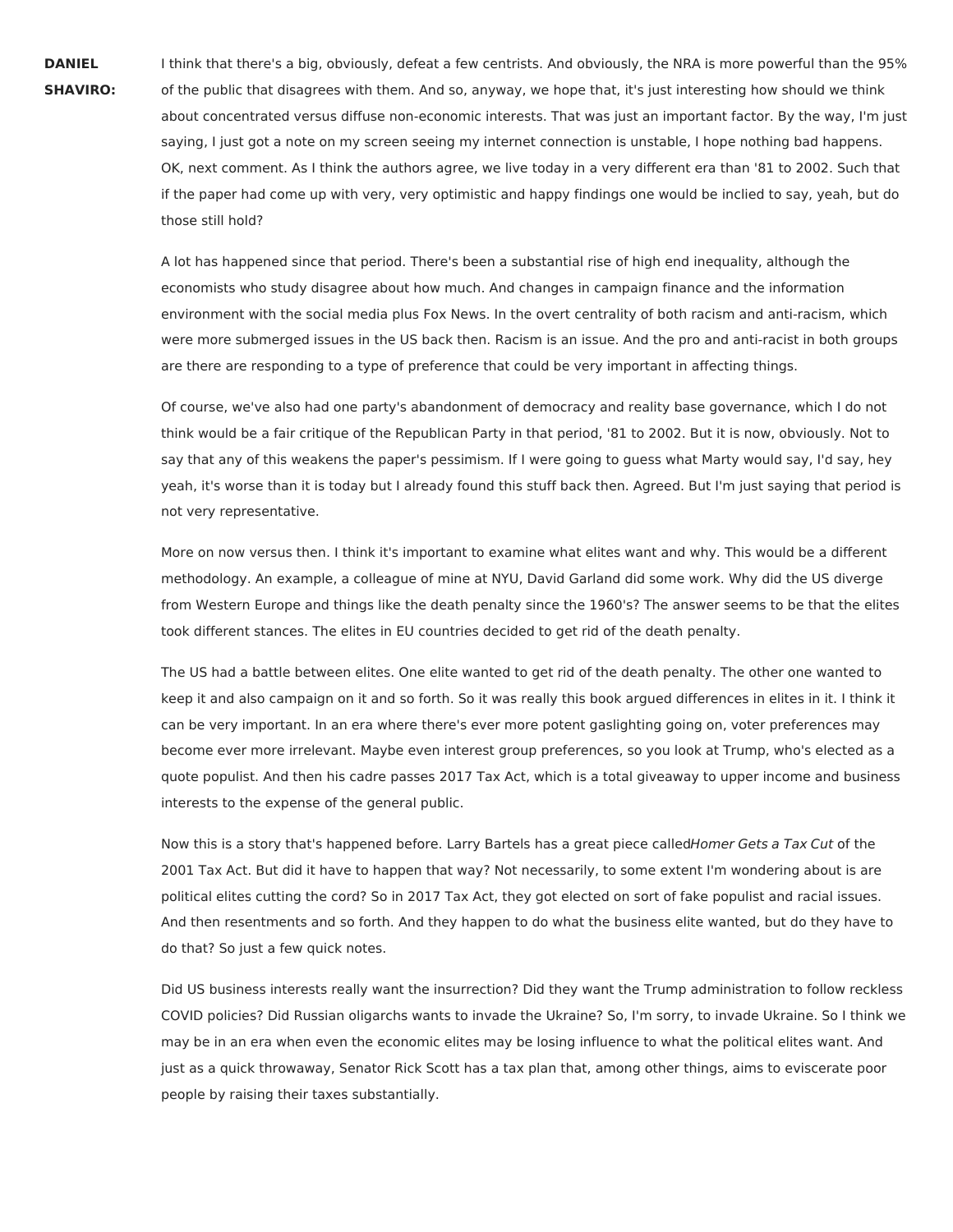Who benefits from that? I think it's really an elite group that likes it. So and because there are multiple elites, obviously, there other elites that don't like it but he's appealing to the preferences of his elite. And who knows, maybe he'll get it. Takeaways for tax policy, again, political science is probably the least represented among the tax ends. It's often outside of Gibbons work scope, which is absolutely fine. I've written some articles which take account of political science.

Others that ignore it because it's not germane to a particular topic I have. We all or many of the tax scholars write, x would be the best policy type articles. And such an article can make a major contribution to literature without discussing anything about excess feasibility. Although it is certainly true that at some point one needs to consider x as feasibility, which is not just a question of can it be enacted, but how would politics shape it, how might it evolve, would it be stable?

So there's plenty of good work that has no need to use political science. But we do need to use political science also in order to even just talk about reform. By the way, an example of recent scholarship, I've decided not to name names here, although generally it's for praise. There are a lot of models of tax systems in which A and B are two different ways of doing things. Their present value equivalent, like you short levy a tax today, or you levy the same tax and present value and in 30 years. It's been noted increasingly in recent articles, that political risk make those things different, even if their present value equivalent is as policies.

There's a lot of implicitly public interest tax scholarship, where just assume if I can show that this is a good thing, it's going to happen. Again, it's perfectly valid to write an article saying x is a good thing. But there's sometimes scholarship premised, perhaps on a naive public interest model. Something I don't want to criticize but that verges on it, there's been some recent work by people I'm quite fond of, who by public attitude towards things like taxing unrealized gains and just a quibble, they suggest in these articles, the fact that the public doesn't like taxing unrealized gain is probably why we don't do it.

My notion is those are two separate facts. That the public doesn't like it and that we don't do it. They might not be that linked. You do need an extra step, it's valuable interesting work to learn about these attitudes. They don't necessarily affect what we see in current law. Tax expenditure analysis a great conceptual topic. I love this topic, I've written a lot about it. I'm actually continuing to write a little bit about it. But Stanley Surrey invented this theory on the view that it would actually change legislative outcomes, which turned out not to happen.

I think it's a bit foolish and naive to think that tax expenditure analysis is actually going to affect legislative outcomes. It's worthwhile topic because it helps us think conceptually about how to think of provisions in the different sides of the budget. But any suggestion that if we get this in reporting that that's going to change outcomes. Anyway, no criticism of existing tax policy work to say we could use a little more tax political science. It has been recently in a growth area, again, without naming names, even though I'm praising, not criticizing, studies of regulatory lobbying of who lobbies the IRS, who makes comments. There's been recent work on tax and political economy, these are all great things.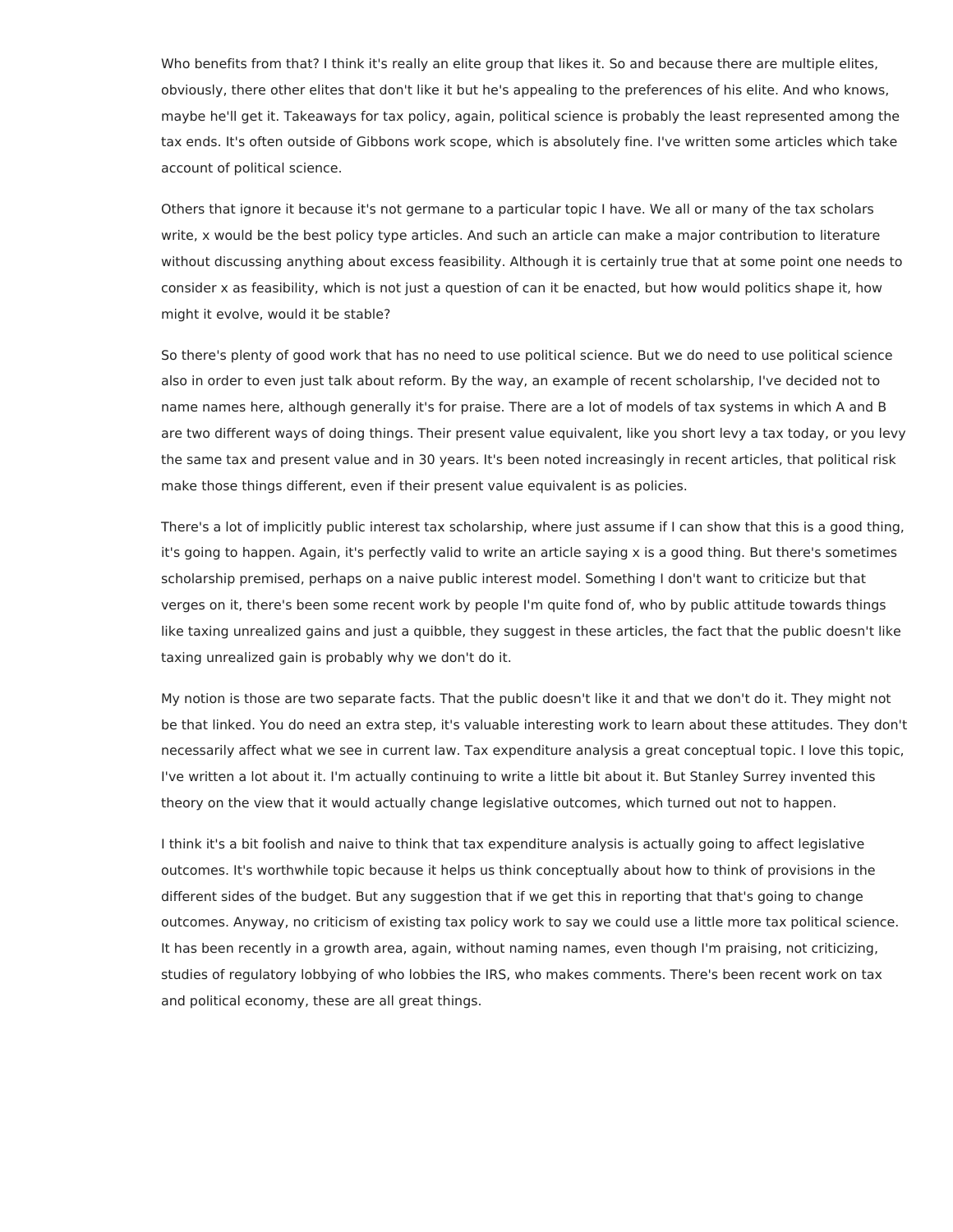I think there's also a need for more tax in sociology, regarding elite attitudes and ideologies and why particular elite groups have the views they have, which isn't necessarily pure economic self-interest. One problem is it may be hard to link all this with the normative tax policy work. It is what I will call the who will bell the cat or the catch-22 problem. Who will bell the cat, the story with what the mice say, if cat had a bell, we'd be able to hear it coming. And then the only problem is who will bell the cats. So likewise, say you're worried about the top 0.1%. Say, if we all had a wealth tax, that gets rid of the problem.

Well who's going to pass the wealth tax if those guys are so powerful? Or the catch 22 problem. It's if you can pass it, it probably doesn't really do anything because otherwise they would have stopped it. I'm sorry, I'm being a little cynical when I say that.

But it is really a problem for us in tax policy. If it turns out that there's not much overlap between good solutions and feasible ones to rampant inequality interest group dominance, climate change, et cetera, it can sort of be frustrating or annoying for people to write about it because it's difficult to make practical proposals if there are fundamental impediments to enacting them.

That's the dystopia we may be in now that this article by Marty and Benjamin Page helps introduce us to. And with that, my comments are done and I'm happy to hear, let me stop the share, happy to hear the next stage of the conversation.

**RUTH MASON:** OK great, Marty, would you like to respond?

**MARTIN GILENS:** Sure. Thank you so much Dan, that's a lot of interesting comments, most of which I will not be able to respond to at least right away but we can certainly return to some of them in the Q&A. Let me say a few things though. Just to start off, I'll put in a plug for another one of my books, which has a lot of the details of the data and analysis that went into the paper that we're talking about today. And that was a 2012 book called Affluence and Influence.

> So anyone who's interested in the more detailed look at some of this stuff as well, as a more in-depth discussion of specific policies and political eras could look at that. So we see a couple of broad things about this paper and how it relates to some of the comments that you made, Dan. So one theme that you've touched on has to do with the normative implications in the paper and how we should think about the normative relationship between government policies on the one hand, and public preferences on the other.

> And we don't go to delve into this issue, we adopt-- at least as a benchmark-- a naive majoritarianism, which suggests that while it may not be desirable for government policies always to reflect the preferences of the majority of citizens, that when those preferences diverged to some very substantial degree and when the ability of average citizens to shape government policies seems so minuscule. As this paper shows, then we do have a Democratic deficit, a clear problem. Even if we can't identify exactly what the conditions are under which policies should or should not reflect majority opinion.

And that leads to another issue that you mentioned, which has to do with the quality of public preferences. We know that Americans typically don't have a great deal of knowledge about policy and Public Affairs, what the alternatives, are what the trade offs are and so on. We know that they will often take cues from what political scientists would call like minded elites, which could be party leaders, but it could be others who they view as furthermore knowledgeable on a particular issue and who share their overall values and interests.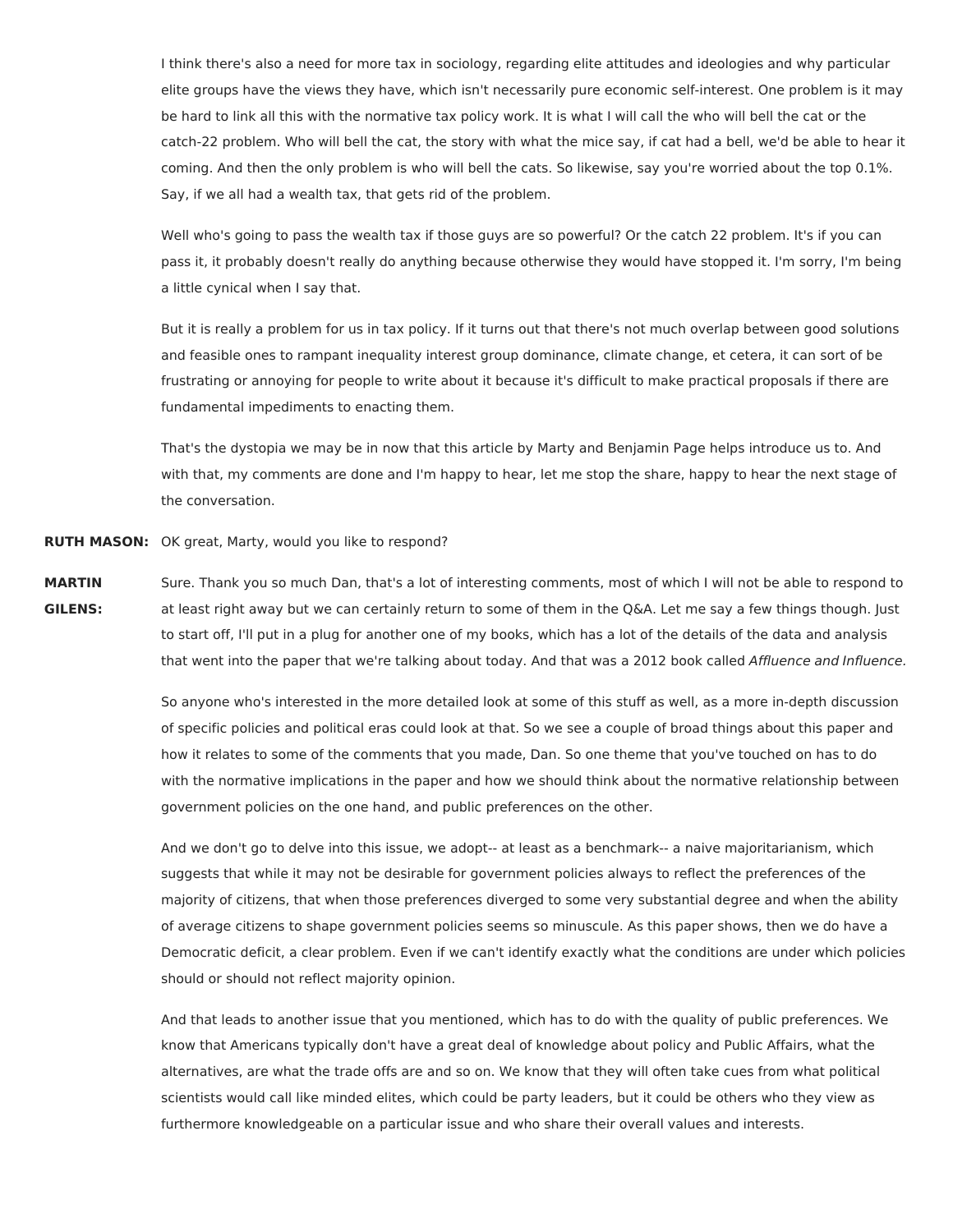So that could be religious leaders or union leaders or environmental groups and so on. And we argue in this paper and in our subsequent book that Ben Page and I published. That despite that lack of knowledge, the public actually does a pretty decent job of identifying the preferences that they would hold if they were sort of better informed about the specifics of a policy. So that's not to say that people are never misled or mistaken in thinking that a particular policy will advance their interests or advance their preferences. But overall, we think that the sort of social process of elite Q taking, is sort of the term for it in political science, works reasonably well.

So that's one side of the quality of public opinion. The other side has to do with the ability of elites to shape it in ways that may not be in the interests of the public. And I guess I'd say a couple of things. So one is, clearly that happens.

And arguably, the example of Trump downplaying COVID and the kinds of public policies that would keep people safer. And sort of Republican rank and file voters or party adherents taking up that view, which seems extremely sort of self-defeating. So it might be a good example.

And there's plenty of others that one could point to. Nevertheless, I think that's a very difficult assessment to make, whether in fact, people are being misled about their interests. And a lot of debate about tax cuts. For example, the Bush tax cuts are something I discuss at some length in my Affluence and Influence book. And those tax cuts were fairly popular, even among low income Americans. This is the two Bush tax cuts in the early 2000's.

And there was a lot of debate about whether people were being bamboozled and misled into supporting policies that, in fact, were against their interests. And I argue in that book, based on survey data, that in fact, people had a pretty decent view that the Tax Cuts would primarily benefit the well-to-do. They didn't like that about the policies. When they were offered choices they preferred policies that were more egalitarian or more downwardly redistributive in their benefits. But nevertheless, they supported many Americans, even at low income, supported the Bush tax cuts.

And they did so because I argue, they benefited from them. So those tax policies were structured in such a way that people, at every income level, got some benefits in the form of lower taxes or increase rebates. And things like the earned income tax credit. And so I think can you can argue that it may not have been in their best interests in some broader sense, that if you cut taxes for the wealthy, then they'll be sort of subsequent consequences that may be unwelcome to lower income Americans, like cuts in programs or increases in other taxes.

Nevertheless, at least in an immediate sense, people expected to get some benefit from the programs. And in fact, those were accurate expectations. The final thing to say about the quality of public preferences is that if we think of elites as having like this tremendous power to shape what typical citizens think they want or what they express at least to survey takers, then they're not really doing a very good job of it, because the key finding in our analysis is that policies that are adopted are no more popular than policies that are not adopted, once you take into account the preferences of affluent individuals and interest groups.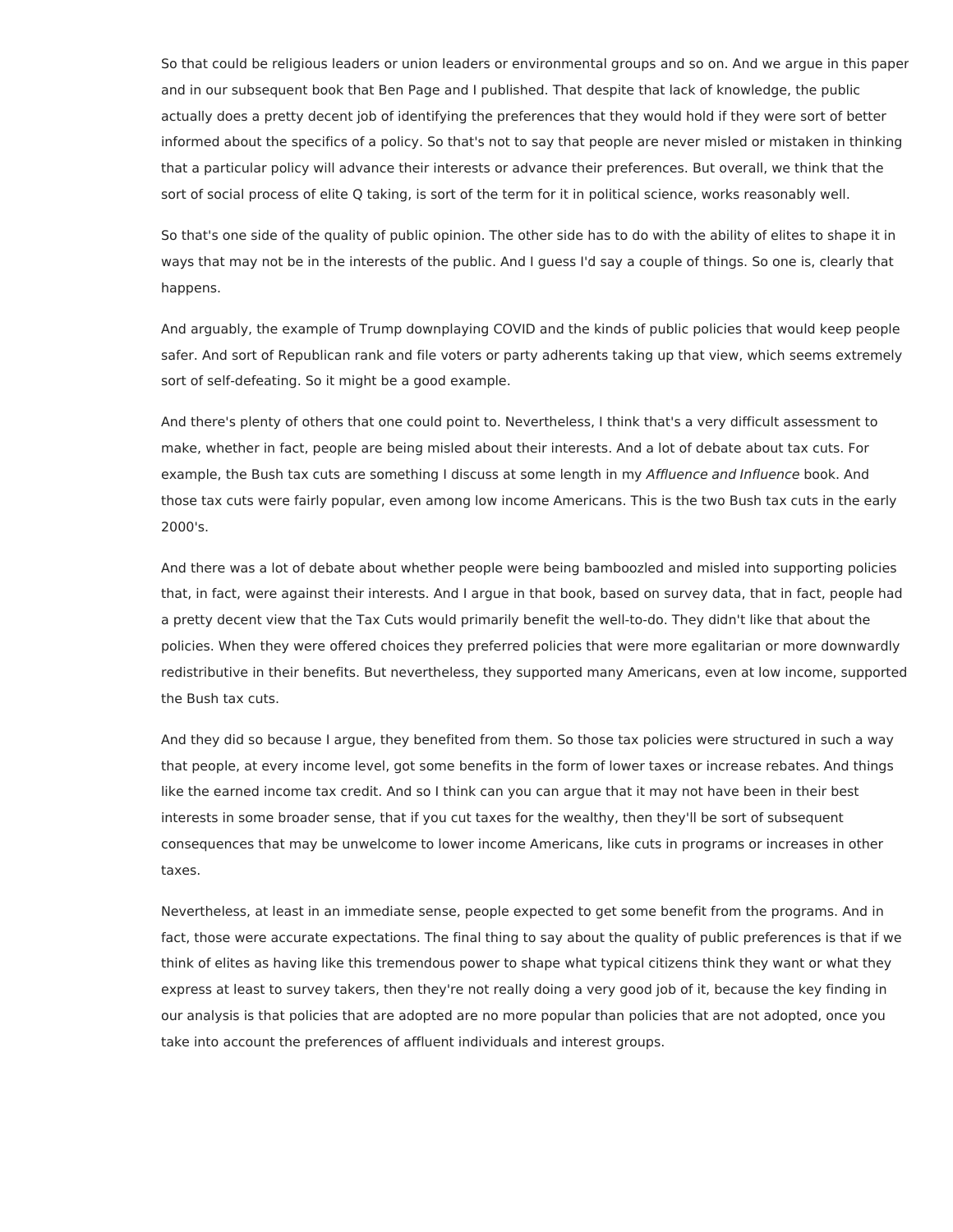And whereas, if elites were very successful in manipulating public opinion, then we would think to find that there was a very strong correlation between what ordinary citizens want and what the government does. OK, a couple of other points before we open it up to questions and conversation. Dan, you spoke about changes since the publication of this work and since the data analysis that went into it. And I completely agree. If anything, things have gotten worse. Certainly economic inequality has continued to grow and arguably, government has become, if anything, even more gridlocked and unresponsive to the needs and the preferences of ordinary citizens.

There certainly are important exceptions to that. I mean, we can talk about some of the recent ones in response to COVID, in particular. But in general, the dynamics that I think Ben Page and I documented from the first couple of decades, or the last couple of decades of the 20th century, have arguably continued in that same direction for the first couple of decades of the 21st. There have been important changes in campaign finance. Though I think, despite some appearances, they've actually continued in the same direction that they have been going for decades.

And so, with regard to campaign finance, we've seen two things. One is the rise of the internet and sort of small donor democracy, as it's been called, which has made things like Bernie Sanders campaign relied much more on small donors than had been, typically, the case. And others of course. And so on the one hand, that seems like an optimistic shift in a way that you might expect would bring more influence to a greater swath of the electorate who are now participating economically in the campaign finance system.

And yet, at the same time, what we've seen is that the rise of money in electoral campaigns from the very rich has outpaced that growth of small donations. And so, if we look at the proportion of money that's coming from the top teeny little sliver at 0.01% of Americans, it has continued to grow over time, despite the rise of these methods of facilitating small donations. And that's certainly been true in the last presidential election cycle, where we saw huge spending by billionaires. And of course, the Supreme Court has contributed to that through Citizens United and other decisions that have prevented some of the efforts to constrain the role of money and especially of large donors in our electoral system.

The last thing I'll say is to respond to one of the last points that you made, Dan, which is about the role of economic versus political elites. And I think that's exactly right. I think there are often conflicts there. And it depends on the constellation of political conditions. Whose sway is greatest. And in my Affluence and Influence book, I look at how periods of time, when there's greater political competition. So for example, when control of Congress is evenly divided or when the national political institutions are in a period of divided government, we see more influence by economic elites. That is to say, policy-making more closely aligns with the preferences expressed by the affluent.

But in periods of greater partisan control, unified control of government, or where it's very clear that one party has a lock on Congress for at least the next election or so, then what we see is party elites adopting the policies that are the historical priorities of that party. And that's true during periods of strong Democratic control, like the mid 1960's, during the Johnson administration.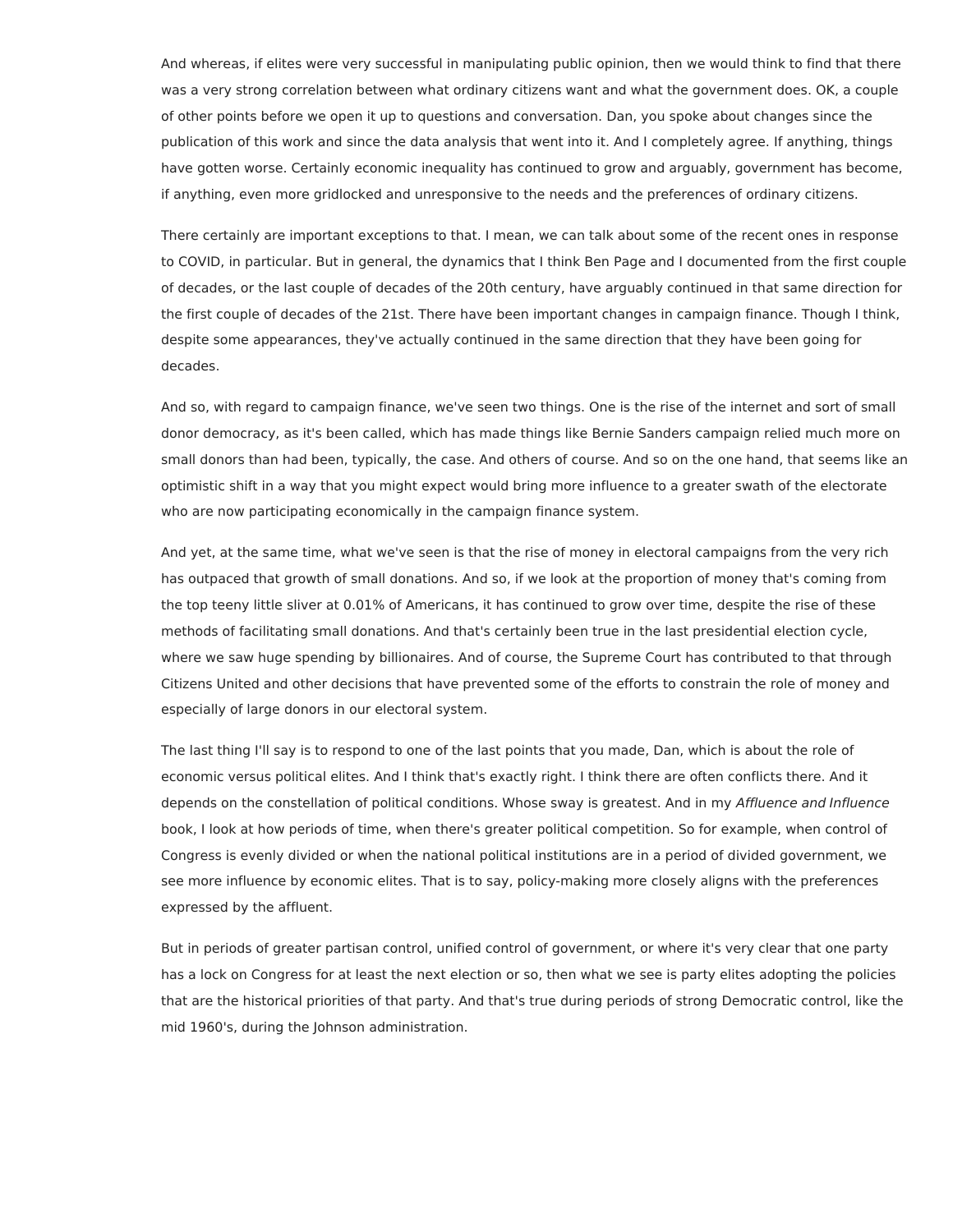And it's true during periods of strong Republican control, like during the sort of latter GW Bush years, the early 2000's. And in that case, we do see things where Democratic elites are adopting the policies that they've always embraced, which does include many sort of downwardly redistributive policies, whether it's raising the minimum wage, changing tax policies in a more progressive direction, expanding social programs and so on. And of course, when Republican elites have stronger control than they pursue that historically committed policies of the Republican Party.

And that fits with the arguably the dominant now notion in political science, that parties are not vote maximizes and a sort of Gaussian sense, but in fact are coalitions of interest demanders. And so political constraints or considerations will influence the policies that parties pursue and are able to adopt. But when they have free rein or at least freer rein, they will reward their key interest group constituencies and pursue the policies that they're most committed to.

All right, closing maybe, I'll say one last thing, which is how you raised the issue of this potential for a vicious cycle. How do we get out of the situation where economic elites are able to translate their economic power into political power and use that political power to perpetuate and reinforce their economic advantages? I don't have any easy solution to this problem.

I will say that I'm less pessimistic than some for two reasons. One is that we've been in a similar situation before. And arguably, the last decades of the 19th century and the early decades of the 20th century is Gilded Age and beyond, reflected many of the same dynamics that we see today.

With very high levels of economic inequality. A very unresponsive and corrupt government. And a Supreme Court that was strongly tilted also toward the needs and desires of the well-to-do.

And it took decades of political organizing by those who opposed that situation, it took some constitutional amendments and changes in Supreme Court jurisprudence, and arguably also aided by the Great Depression to move beyond that period and to enter a period of both greater political equality with many of the reforms that were adopted in the early 20th century. And of course, greater economic equality, which came to fruition, you can say in the post-war decades.

So that's one thing. And the other factor that makes me less pessimistic than I otherwise would be is that, there are lots of variation of preferences and political views among the affluent. As there are among any group of Americans. And so we have Patriotic Millionaires who support raising taxes on people like themselves. And so Ben Page and I argue that it's the way forward is the combination of a mask based popular movement for Democratic reforms and more egalitarian policies with support and allies among the well-to-do who have the resources to help push policies in that direction.

So that's consistent with this notion that elites in different political systems have different preferences and that that's reflected in the policies that we see in different countries. And I think there's a lot of truth in that. And I think that's also something that should give us at least some encouragement for the United States, where we do see variation within the elites, in terms of the policies that they support.

All right so with that, let me turn it over back to Ruth and we can move on to some questions and conversation.

**RUTH MASON:** So all hope is not lost. Tsilly, a comment or question?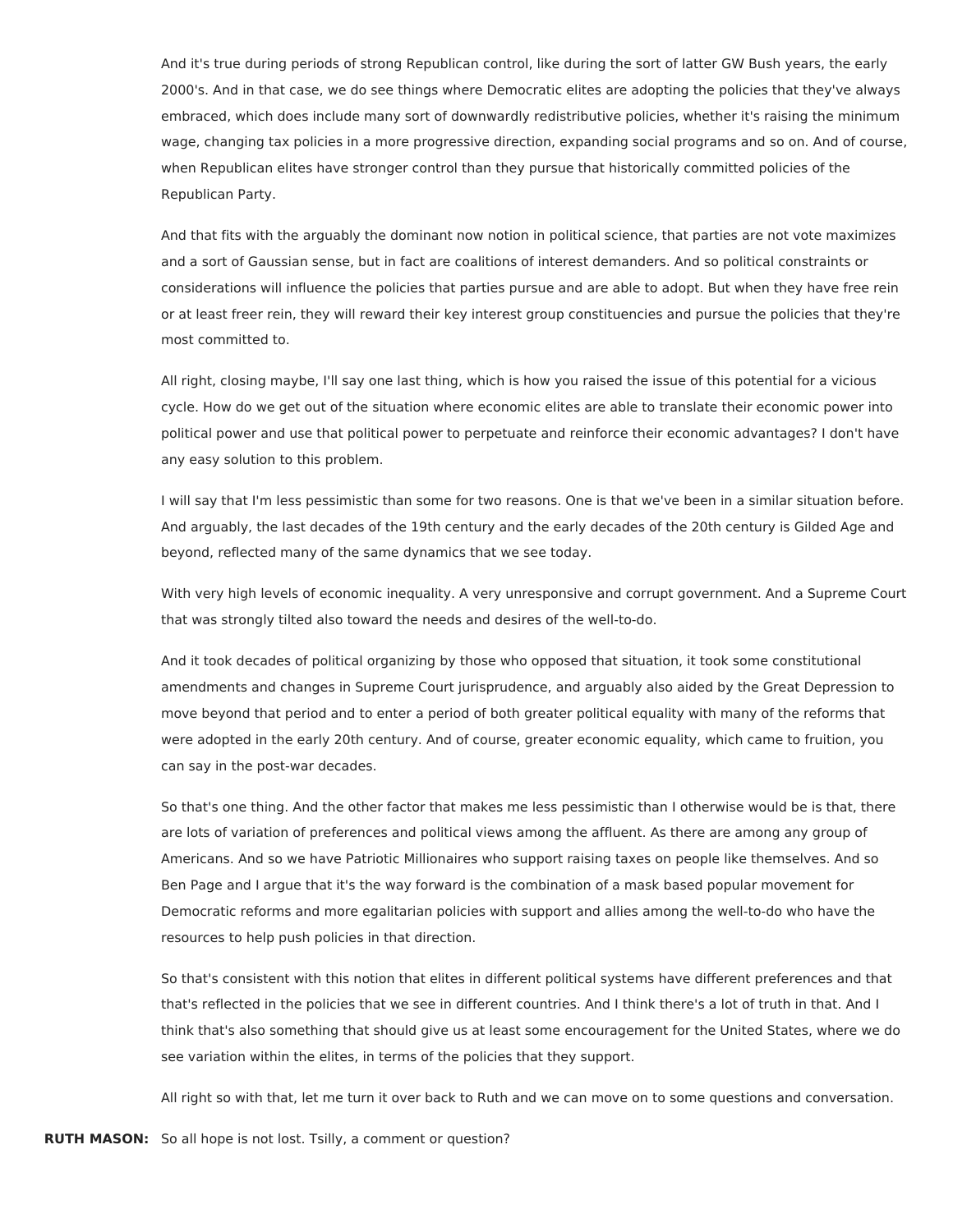**TSILLY DAGAN:** Yes, Thanks Marvin for ending with this positive note. I was getting really depressed here. I'm not sure I'm totally convinced by the optimism, but I'm happy to be wrong here. But in any way, I wanted to thank you and Ben for the opportunity to discuss the links between taxes and politics, which are obviously crucial, not only for us to understand the intricate mechanisms in which voice operates in the political system, but also because I believe that tax being the coercive institution that it is, really demands the legitimacy that equal voice and equal opportunity to affect the political process may grant it.

> So we're basing the legitimacy of the system on our equal opportunity to affect it as co-authors. Without which I think we're risking the point of illegitimacy of the power of the state on that front. But in order to maybe complicate things a little further and to bring into the picture countries other than the US, I was curious about the recent developments on the international front and how these may affect the picture on multiple fronts. In other forms, we've been all discussing these developments and arguing and discussing the fact that tax policy is to an increasing degree, is recently being carried forward on the international, level rather than the National level. At least on some aspects of tax policy.

> So not only competition that really affects the results, domestically, but real policy with the recent accords led by the OECD. First on base erosion and most recently, even on coordinating the policies of states on corporate tax. And I was wondering whether these new developments or rather, how should these developments affect the discussion of interest groups and who really designs tax policy? You could think of two different approaches here. So on the one hand, you could adopt a two level game approach saying the internationalization of tax policy is only going to strengthen interest groups and elites, in particular, because elite groups from one country can leverage on elite groups in other countries and together they can sway the policy in their favor.

> Specifically, if they can threaten exit because of competition. On the other hand, you might take a more optimistic view and say, well, actually, going into national allows new actors to infiltrate the process. And you can think of NGO's as one example. Or you can think of international organizations like the UN, that maybe have a more active role in this process. Or you could think of perhaps the media having more influence to relate back to your point about the more popular movement of people. That push for certain solutions and not others.

> And maybe even the internationalization of the process may release some states representatives from the constraints of future voting and may serve as an excuse for a stricter policy making and some more redistributive policies. Such as taxing more by elites, for example. So let me stop here and let some other people put in their questions. But do we want to have replies first?

**RUTH MASON:** I just want to announce to participants, you can go ahead and get on the queue now, if you like, because that'll help us manage how short we should be in our response or how long. And I think yeah, questions are already starting to arise. So I won't ask my question perhaps till later but Marty or Dan, if you want to respond to anything that's happened so far.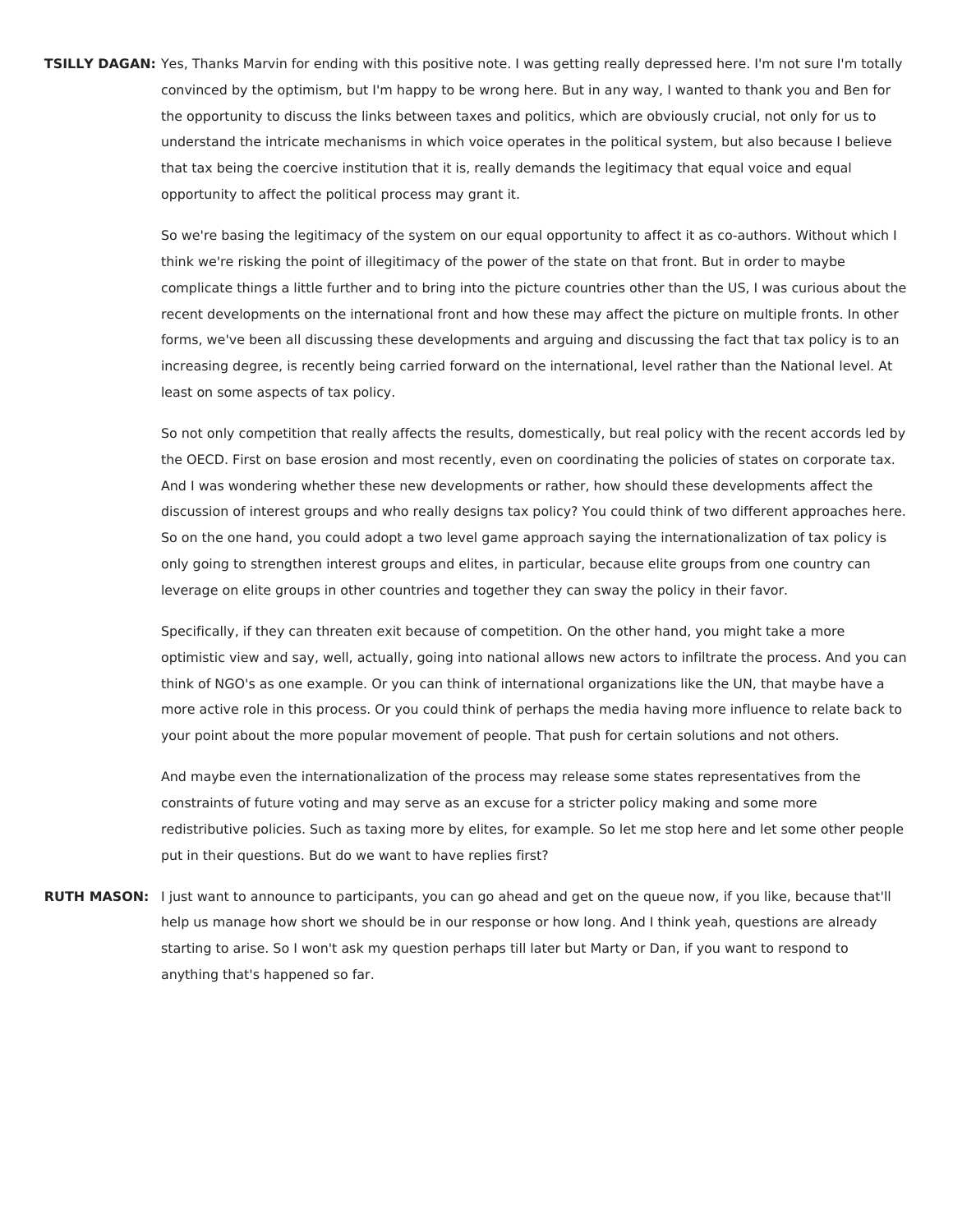**DANIEL SHAVIRO:** Yeah I just have a quick response to Tsilly or just a couple of things. One is it's obviously a big issue about tax. For example, tax competition and the notion that with globally mobile capital that it makes more sense for a country out of self-interest to accommodate the business interests and so forth. One thing I've said about this is that a most strongly put tax competition view is every country has benefits from defecting rather than cooperating, unless everyone else is playing tit for tat. And so that's a pessimistic view. And one thing I think about that is, they're rival elites. And this gets back a little bit of what I was saying. They're rival elites that have different views.

So if you have the Trump administration, obviously they're not going to cooperate with OECD and BEPS at all. On the other hand, if you have a Biden administration in place and if they have a couple more senators than they actually have, they will cooperate. So it's, to some extent, an issue of national. Where they're sort of pro cooperation and anti cooperation national groups and they're fighting on their own terms and someone's going to win. And all of these may be linked with each other, a lot of these fights in different countries. But anyway, I think that's an important question is that, what happens on the national level, where you have elites on both sides is going to be important. The second thing is, I remember the history of free trade and despite issues going to be raised, let's just say for now, let's say that free trade is very often in a given country self-interest. But there are interest groups that are against it.

It's a classic, for decades, the American public hated free trade. But they got it anyway, perhaps to their benefit. In part because the pro free trade national elites were able to say, hey, we have these agreements with other countries and they're going to put tariffs on us, unless we put tariffs on them. So the pro free trade side leveraged connections international. Oh, we can't do it because they'll retaliate. But they won't do it if we don't do it, And. So forth.

That was an example where, oddly, the business elite, well of course businesses can be very protectionist. But any way, where the pro free trade elites in given countries were able to leverage the international situation to their benefit, it's a separate question whether that was good policy. But it certainly may have been. Anyway, so there may be analogies to that here. And I'll just leave those for others to pursue further.

**MARTIN GILENS:** Let me also briefly respond. I think this is a huge issue both going forward and over the last few decades as we've seen global trade increase. And I put it in a somewhat broader context of the neoliberal consensus and the Democratic Party most obviously under Clinton, but actually from long before that, embracing a kind of deregulatory free trade market orientation in both international and domestic policy. And that's been something that, all along, has been more popular among the well-to-do, who arguably benefit the most from those kinds of policies.

> That's not to say that those policies couldn't be constructed in ways that were more egalitarian or downwardly redistributive, but arguably they have not been so structured in the United States, certainly. So that's how a given polity responds to the international, what policies it adopts, vis a vis things like trade policy. The other piece of it, of course, is that all countries, all similarly situated economies, are subject to the same sorts of international pressures with regard to taxes and trade policy and so on. And yet have responded very differently.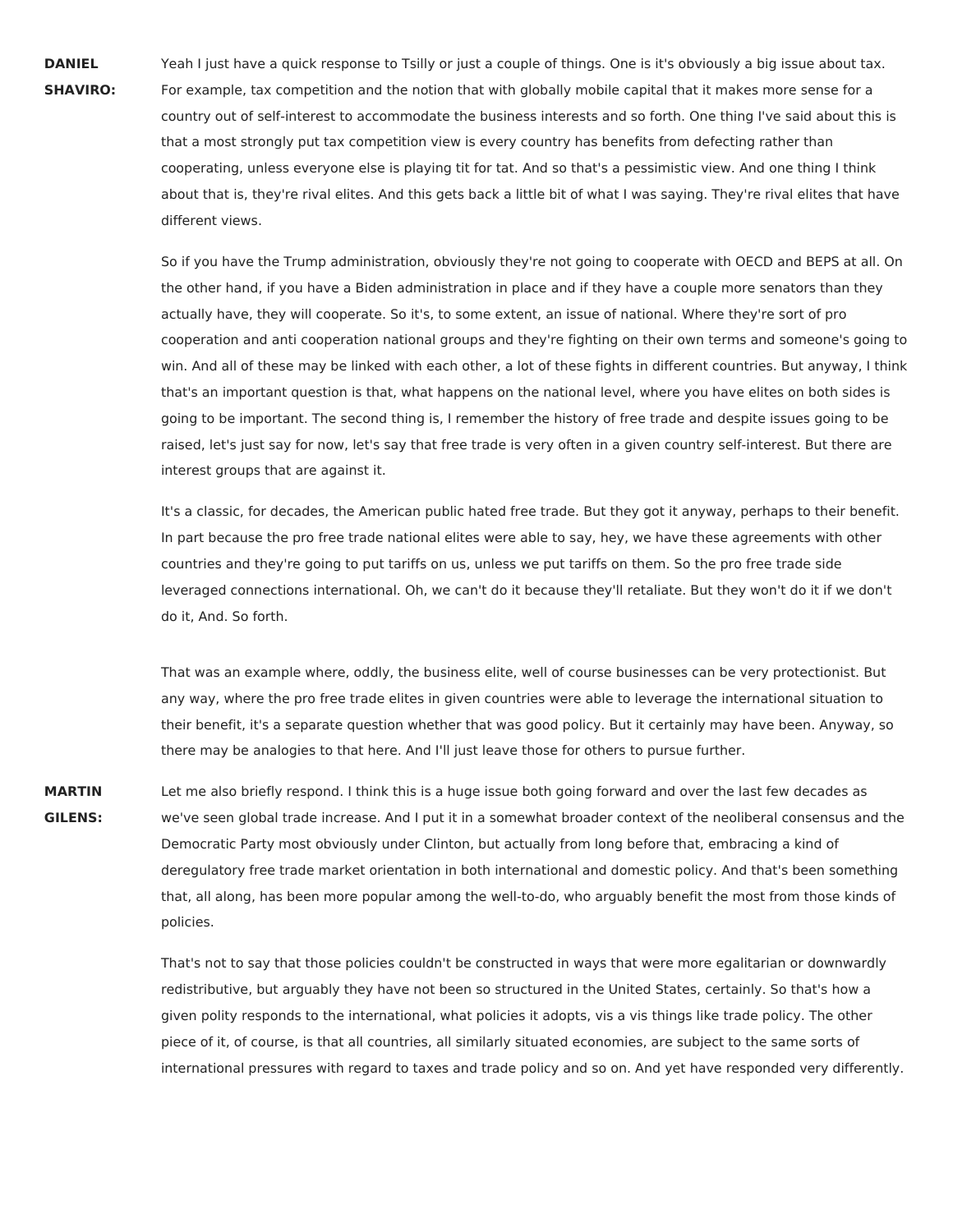And that may be, again, going back to things about variations in elites, preferences across different countries, as well as variations in the political system's. Role of money and elections and so on. But for the most part, the European nations have responded to increased pressures towards economic inequality by adopting policies that reduce the impact of those forces. And reduce the extent of growth in economic inequality whereas, the United States, we've adopted policies that if anything have exacerbated those forces and increased the growth in economic inequality.

So you can think of these sort of global pressures as a foundation upon which countries then respond one way or another, which depends, again, on things like the preferences of their elites and the nature of their electoral systems.

**RUTH MASON:** If we think about a contest among elites, as Dan was mentioning, and you also talked about, Marty, in terms of political elites versus economic elites. One thing that this OECD bargaining does is allow the political elites of different countries to go behind closed doors. So the economic elites don't really what they're doing. And then they emerge and they say, well, we've all agreed and our hands are tied. And we've seen the economic elites really chafe under-- recently, in the tax area-- their lack of access. And we see some sharp letter coming from the business advisory group for the OECD, which is this forum where the countries are getting together to try to think about what to do about international tax.

> So this maybe empowers the political. Elites but at the same time, when you add more countries, you also multiply the veto points. So the project hinges on one senator for the world. Or in the EU, to pass tax legislation, you have to have unanimity of the member states. So now that the business elites just have to get one country. Then there's a response to that too, which is the countries try to devise proposed legislation that doesn't require everyone to cooperate in order to be effective.

So they are drafting these rules of the form of, if you don't tax, I'll tax. So even if you get vetoed, you hit a veto point that prevents you from enacting this legislation or this policy, the consequence will still follow as agreed. So that's just an interesting thing. But Ted Sayto, and anyone else who wants to be on the queue, just raise your hand. Ted.

**SUBJECT:** Thanks, Ruth. So I love this work. So what I'm going to say is not a criticism of it at all, but the question I'm going to ask is that of generalizability, which we always have to ask of any empirical work. I don't think that that's as interesting a question, in this context, as it might be in others.

> I think the results are just interesting even if it only relates to the United States. But having said that, if we were to ask the same questions of, let's say, countries in the EU or of the EU itself, or looking the other direction, asking the same questions of state level decision making. That might give us insights as to mechanisms, and I think the next major question is going to be mechanisms and then solutions.

> And to the extent that you-- I don't if your data set allows you to do this for, let's say California or Texas, but if you were to do that and find the same kinds of patterns in smaller subdivisions for which you have the data, that would very much reinforce the conclusion I think this is a universal problem of democracy as we know it.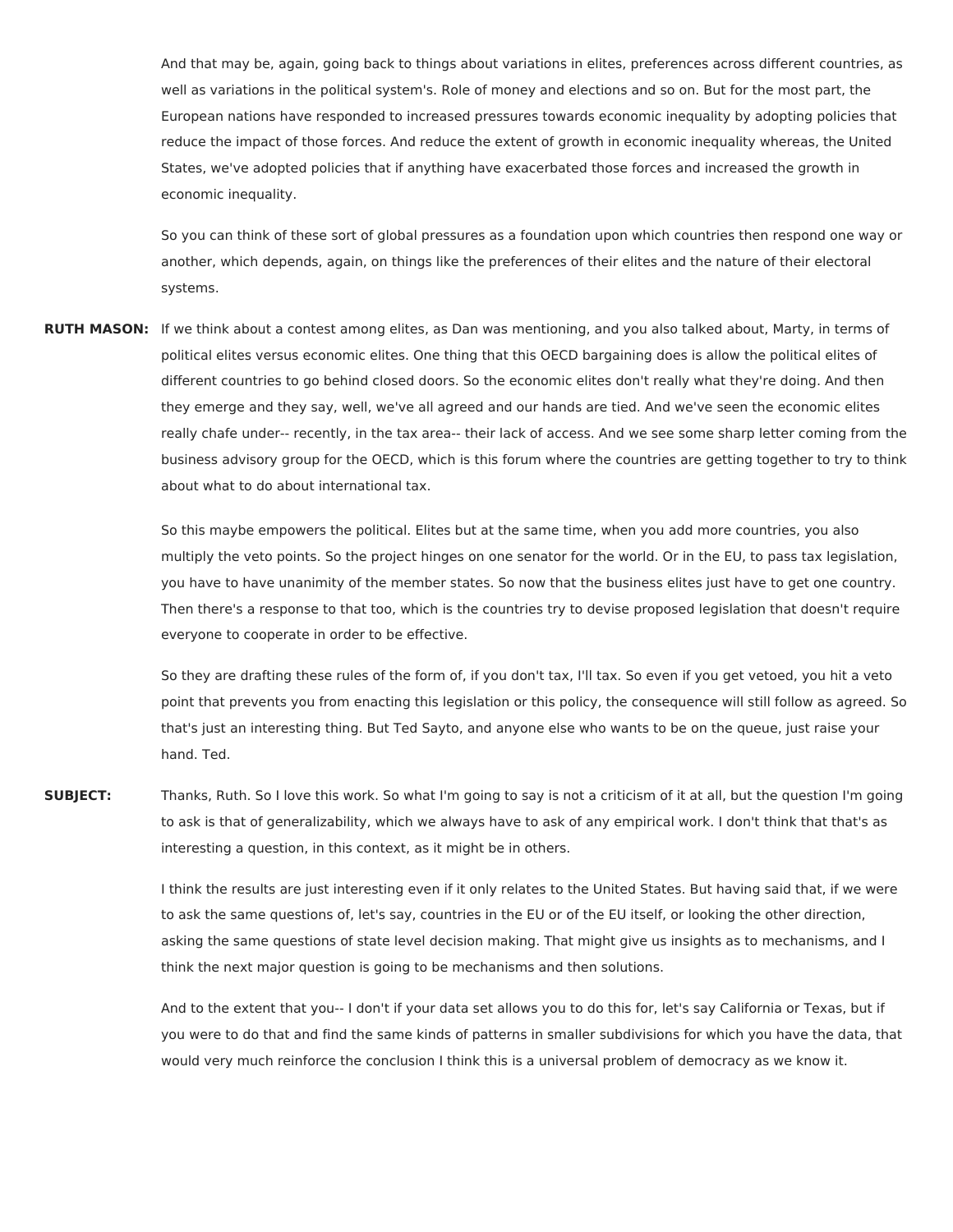But it might be the case that you find very different results, which would then allow you to probe into whether there are different mechanisms in operation in the various policies. There's also the question of scale, whether the findings that you've got there are a function in part of the fact that it's a 300 and some million person polity as opposed to, let's say Utah. Or let's say a more closely divided, state let's say Virginia. I'd really like to a little bit more about how this all happens. And it's not clear to me yet that we know that.

**MARTIN GILENS:** Yeah, no, I agree. I think those are challenging and critical questions. There is work that's been trying to do some of that, especially at the cross national level. And I guess I would take away two things. So there's been projects similar to mine that other scholars have conducted in Germany and Sweden and in Norway and maybe other places as well.

I can tell you there's two things to take away, one is that all of those studies find in inequalities in the responsiveness of national policymakers to the preferences of higher and lower income citizens. So it's not something that's unique to the United States. The more challenging question, is whether they vary by degrees and whether they vary by degrees across countries in ways that we can link with aspects of those countries economic systems, political systems and so on.

And that's just a very challenging thing to do in part, because the data aren't comparable across countries. Even the same issue doesn't have the same meaning across countries. So I don't really think we have an answer to that question about whether we can identify features of these countries that are associated with variations in this political inequality. But the fact that we see it everywhere, even in countries where there's essentially 100% public financing of elections, at least at that level it's not really an issue. That particular mechanism doesn't seem to be a plausible candidate does suggest that at the very least, there's multiple mechanisms going on.

And that things like social circles and educational levels seem to have important influences on what the elites want and the connection between government policy-making and elite preferences. And so I don't think there's a silver bullet, I've emphasized a lot the role of money in American politics. It's hard, for me to imagine that we could have a significantly more egalitarian responsiveness to public preferences if we don't tame the role of money in American politics.

Having said that, I don't think only reducing the role of money by itself is going to solve our problem. There's still issues of things like the revolving door, where the most popular occupation for both members of Congress and their staff when they leave, is to become lobbyists for course, the same corporations typically, that they've been in charge of regulating as government officials.

So we've got this revolving door, we've got the issue of same social circles that the moneyed elites are the social circles that members of Congress travel in. And that's partly a result of needing to raise money from those people, but it's also the result of the fact that the social and economic backgrounds of people in, especially our national legislature, but states as well, don't look at all like the social and economic backgrounds of the citizens that they represent. So there's a multiple factors.

Looking at US states would be very interesting. My data are all about national policy. There's not as much data on state policies, that's a very challenging thing to do. It is one thing that I started to look at with regard to campaign finance, because we do see quite a wide variation in the nature of campaign finance regulations across US states. So at least with that one aspect, we're able to get some purchase by looking at variations across the states.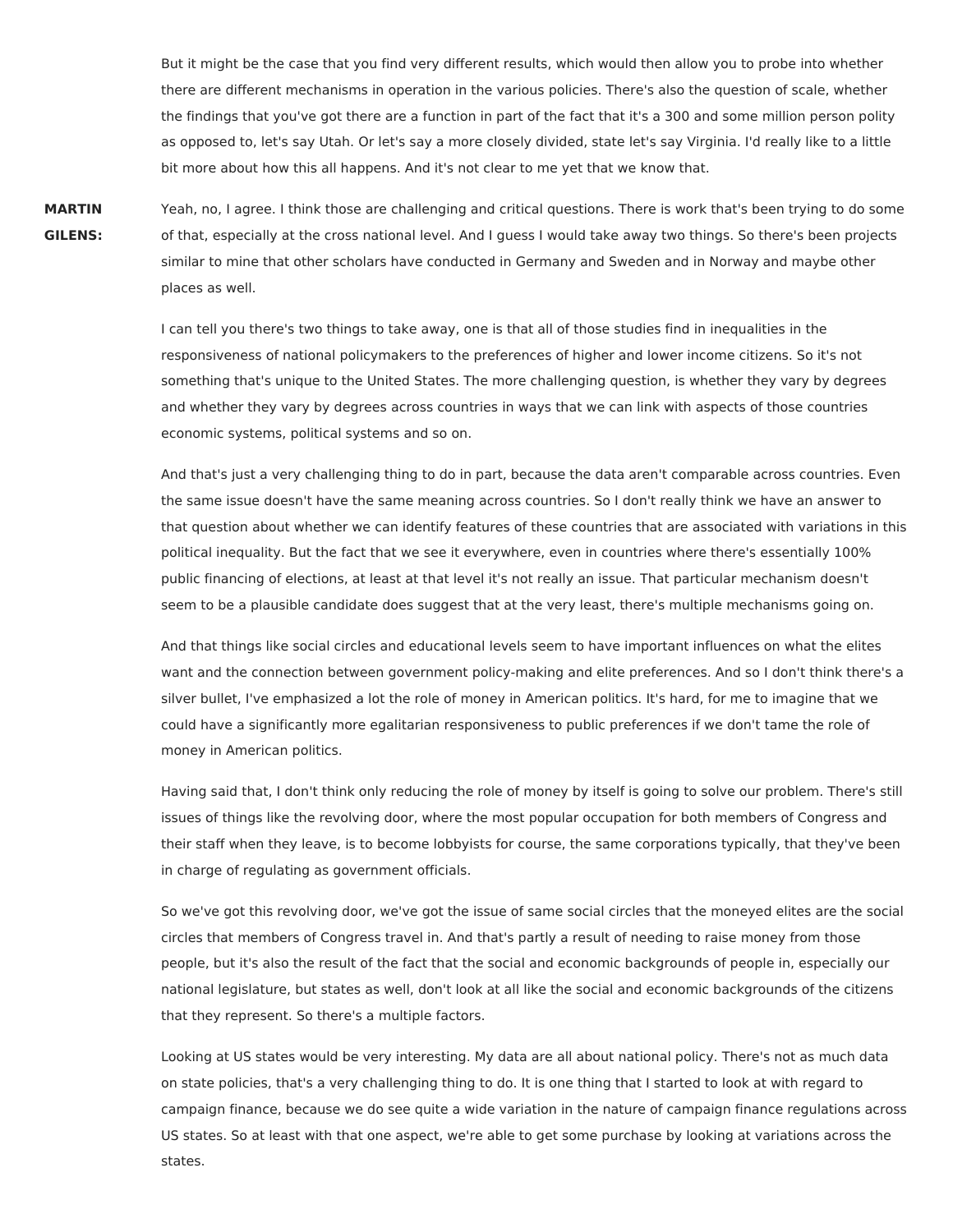I think these are like, as you said, very important but also very challenging questions to answer.

- **RUTH MASON:** Marty, can I ask my question? So in the paper, you talk about convergences and divergences and you mention that for the most part, the preferences of the elites and the masses converge, which was not my expectation. So one is the why is my intuition so wrong? Is it because of what you were discussing with Dan, in terms of the third phase of power, the queuing from the elites, that the elites give the preferences to everyone else? I was wondering if you could say more about the types of issues where there was convergence versus divergence, because if the masses are getting what their preference is, only by coincidence, it matters where their losing.
- **MARTIN GILENS:** Yeah, absolutely. So some of the areas where there tends to be more convergence, and of course convergence doesn't mean that there's identical distribution of use across the income spectrum, but where there's relatively little difference between on average but poorer and wealthier people want, would be things like foreign policy. The environment, those are the ones that spring to mind as consistently where you don't see differences.

Where you do see differences would be, where you might most expected, on economic policies or social policies that have strong economic and differential impacts on people at higher and lower incomes. Social welfare broadly understood. And moral issues or religious issues, where it leads tend to be consistently more liberal than average or lower income Americans. So things like abortion, gay rights, those issues.

Now, there's a couple reasons for that. So one is that things like, well let me say this, with regard to these economic policies the differences are not as stark as you might expect. And some of that could be this kind of false consciousness that you were suggesting. But I think a lot of it is simply the fact that people at all income levels have a variety of considerations that they rely on or take into account informing their policy preferences. And direct individual or family self interest is only one of those.

And so in the same way that we have wealthy people who think that our tax system should be more progressive, we also have poor people who think that people should get ahead on their own and they don't think government's role is to support those in need and that we should be cutting back on social welfare programs and so on. And I think in some cases, they may be a result of purposeful misinformation about the nature of our welfare system and how long people stay on welfare and how much of our budget goes to cash assistance and things like that.

But I think it's also a result of other sorts of ideological / beliefs about what's in the common interest, and so on. So across the spectrum, there's as I mentioned earlier, a variety of preferences at every income level and the result of course, is to bring the average differences across income levels closer together.

**DANIEL SHAVIRO:** By the way, to agree with something Marty said earlier, it's absolutely true that it's very tricky grounds when you're trying to say what someone's interest truly is, apart from what they say their interest is. So for example, if you look at the post Civil War south, and you have poor whites who are being economically damaged by the elite, but they get to feel that they're better and better off than the African-Americans in the population. How can you judge what's really in their self-interest, if they really enjoy being better off than this other group and being able to see themselves above it?